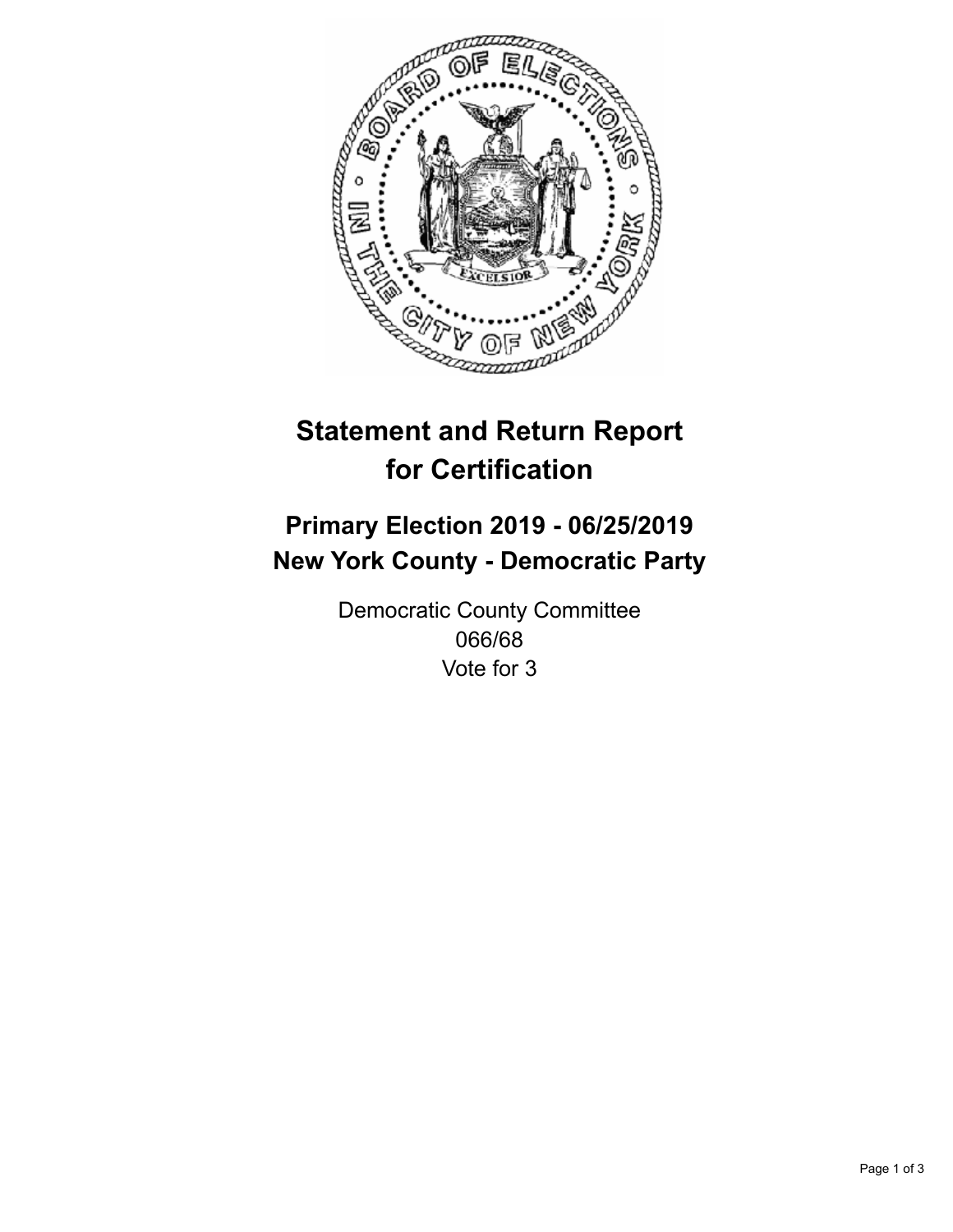

## **Assembly District 68**

| PUBLIC COUNTER                                           | 43 |
|----------------------------------------------------------|----|
| <b>MANUALLY COUNTED EMERGENCY</b>                        | 0  |
| ABSENTEE / MILITARY                                      | 2  |
| <b>AFFIDAVIT</b>                                         | 4  |
| <b>Total Ballots</b>                                     | 49 |
| Less - Inapplicable Federal/Special Presidential Ballots | 0  |
| <b>Total Applicable Ballots</b>                          | 49 |
| <b>JAVIER CRUZ</b>                                       | 15 |
| <b>DAVID CUSPERT</b>                                     | 6  |
| <b>AIDA PEREZ</b>                                        | 11 |
| <b>IRIS PEREZ</b>                                        | 11 |
| <b>ROBIN RIVERA</b>                                      | 5  |
| <b>Total Votes</b>                                       | 48 |
| Unrecorded                                               | 99 |